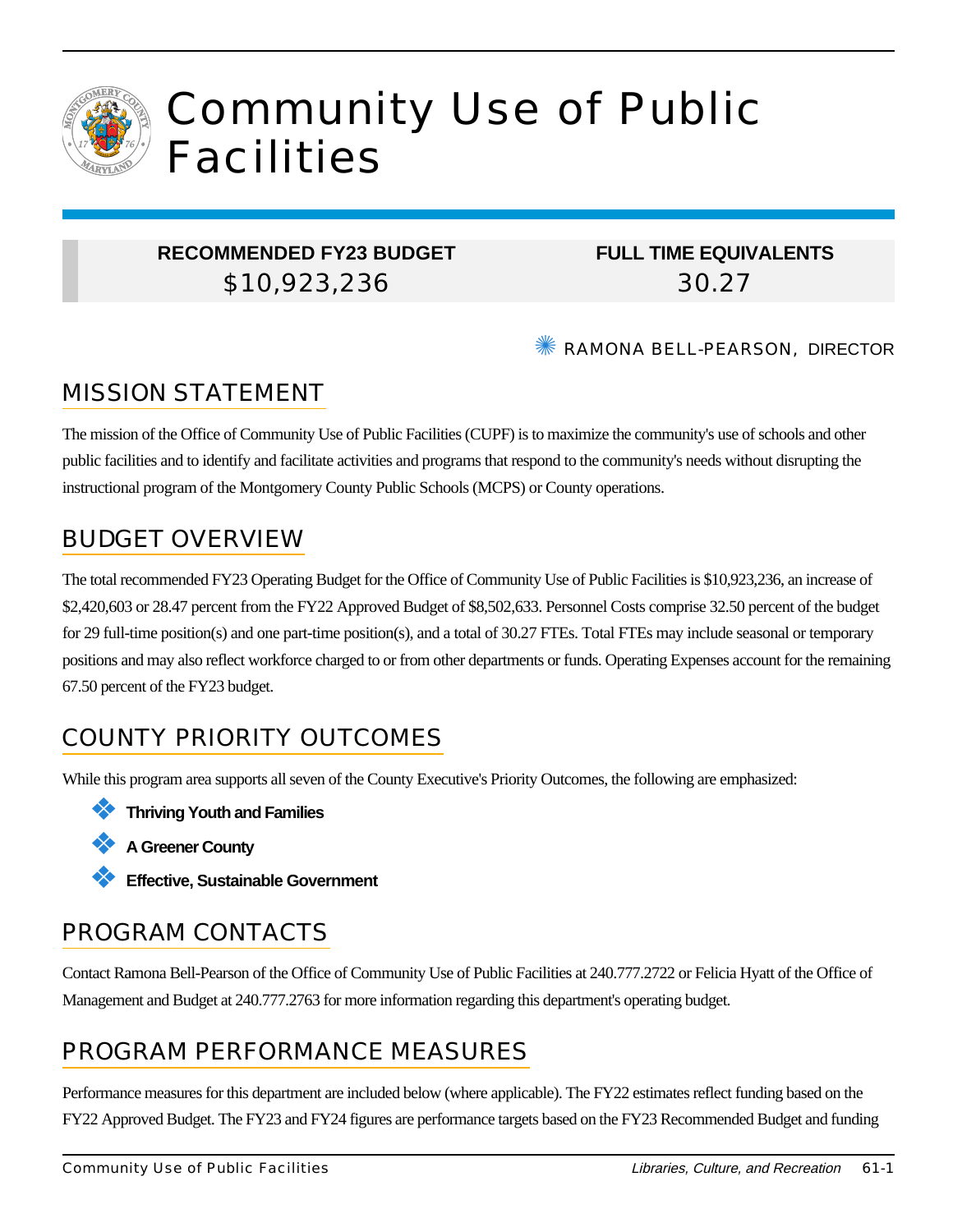for comparable service levels in FY24.

| <b>Measure</b>                                                                                                 | <b>Actual</b><br><b>FY20</b> | <b>FY21</b>   | <b>Actual Estimated</b><br><b>FY22</b> | <b>Target</b><br><b>FY23</b> | <b>Target</b><br><b>FY24</b> |
|----------------------------------------------------------------------------------------------------------------|------------------------------|---------------|----------------------------------------|------------------------------|------------------------------|
| <b>Program Measures</b>                                                                                        |                              |               |                                        |                              |                              |
| Hours of paid school use 1                                                                                     | 393,229 200,665              |               | 393,229 432,552 475,807                |                              |                              |
| Percent of school, field, and government building users satisfied with the reservation<br>process <sup>2</sup> | 95.3%                        | 92.8%         | 92.8%                                  | 95.3%                        | 96.0%                        |
| Number of groups awarded a subsidy for facility fees through either the Facility Fee                           | 66                           | 52            | 100                                    | 113                          | 113                          |
| Assistance Program (FFAP) or the Community Access Program (CAP) 3                                              |                              |               |                                        |                              |                              |
| Percent of groups awarded a subsidy for facility fees through either the Facility Fee                          |                              | 95.0% 100.0%  | 98.0%                                  | 98.0% 98.0%                  |                              |
| Assistance Program (FFAP) or the Community Access Program (CAP) <sup>4</sup>                                   |                              |               |                                        |                              |                              |
| Hours of paid school field use <sup>5</sup>                                                                    |                              | 31,676 64,891 | 64,891                                 | 63,039 63,669                |                              |
| Hours of paid use for government buildings <sup>6</sup>                                                        | 5.889                        | 806           | 5,889                                  | 6,478                        | 7,126                        |
| Hours of paid community use in Silver Spring Civic Building at Veterans Plaza                                  | 8,892                        | 5,763         |                                        | 8,892 10,670 11,737          |                              |
| Hours of free use for government buildings <sup>8</sup>                                                        | 43.424                       | 17.864        |                                        | 43.424 47.766 48.244         |                              |

**1** Although very little community use occurred in FY21 because of the COVID-19 pandemic, the majority of hours in this category was attributable to childcare providers operating as learning hubs for students engaged in virtual learning while schools were closed to in-person learning. Community use of schools has resumed in FY22 but is lower than in pre-pandemic years. CUPF hopes to return to FY20 early pandemic hours of use in FY22, and then hopefully increase at a rate of 10% in both FY23 and FY24.

**2** In FY21 while the COVID-19 pandemic prevented the vast majority of community use of facilities, only 250 customers responded to CUPF's 5-Star Survey. That is only 6% of the number that responded in FY19, the last pre-pandemic year. Of those 250 respondents, 92.8% rated the reservation process with 3, 4 or 5 out of 5 stars (181 gave 5 stars, 40 gave 4 stars, and 11 gave 3 stars).

**3** In FY21, 49 groups were awarded FFAP and 3 groups were awarded CAP. Although community use largely halted during the COVID-19 pandemic, the County Council provided \$500,000 in additional FFAP funding specifically for youth sports, enabling increased use of fields.

**4** The total number of applicant groups was lower in FY21 due to the COVID-19 pandemic, particularly for CAP funding. In addition to the 52 groups that received funding, 8 groups did not receive funding but are not considered to be rejected applications because while they met all the qualifications to be funded, they sought to rent indoor spaces which was not possible during the pandemic. Had the spaces been available, they would have received funding and will be eligible in the future.

**5** While field use was down dramatically in FY20 when all field use was cancelled in the 4th quarter (the heaviest quarter for field use) due to the COVID-19 pandemic, it increased dramatically in FY21 because for almost all of the fiscal year, outdoor fields were the only facilities available to the public. In addition, the County Council appropriated \$500,000 to the FFAP to cover the facility fees for youth sports and organizations to make field use more available to them. These funds continue to be spent into FY22.

**6** Government building use was down dramatically in FY21 because almost all community use was prohibited due to the COVID-19 pandemic. The majority of use that occurred in this category was the use of a library by a childcare provider operating a learning hub for MCPS students participating in virtual learning.

**7** Use of the Silver Spring Civic Building in FY21 was largely by DHHS for COVID-19 testing clinics and vaccination clinics.

**8** Departments of county government are the users of free space in government buildings. Record low numbers in FY21 are due to the COVID-19 pandemic when thousands of county employees were teleworking.

### PROGRAM DESCRIPTIONS

#### Community Access to Public Space

This program provides community organizations and public agencies with access to public schools and government facilities for community services, programs, and events. Services performed by staff in support of this function include: user education training; centralized scheduling of schools, M-NCPPC fields, libraries, regional service centers, County government meeting rooms, and the Silver Spring Civic Building; managing on-line customer facility requests; administering connectivity access to the facility database for school and County staff; providing information and referrals; and problem and conflict resolution. Working with MCPS staff, Parent Teacher Associations, and community-based groups in the implementation and review of facility use policies and procedures is an integral component of this program. This program also provides: general management and staff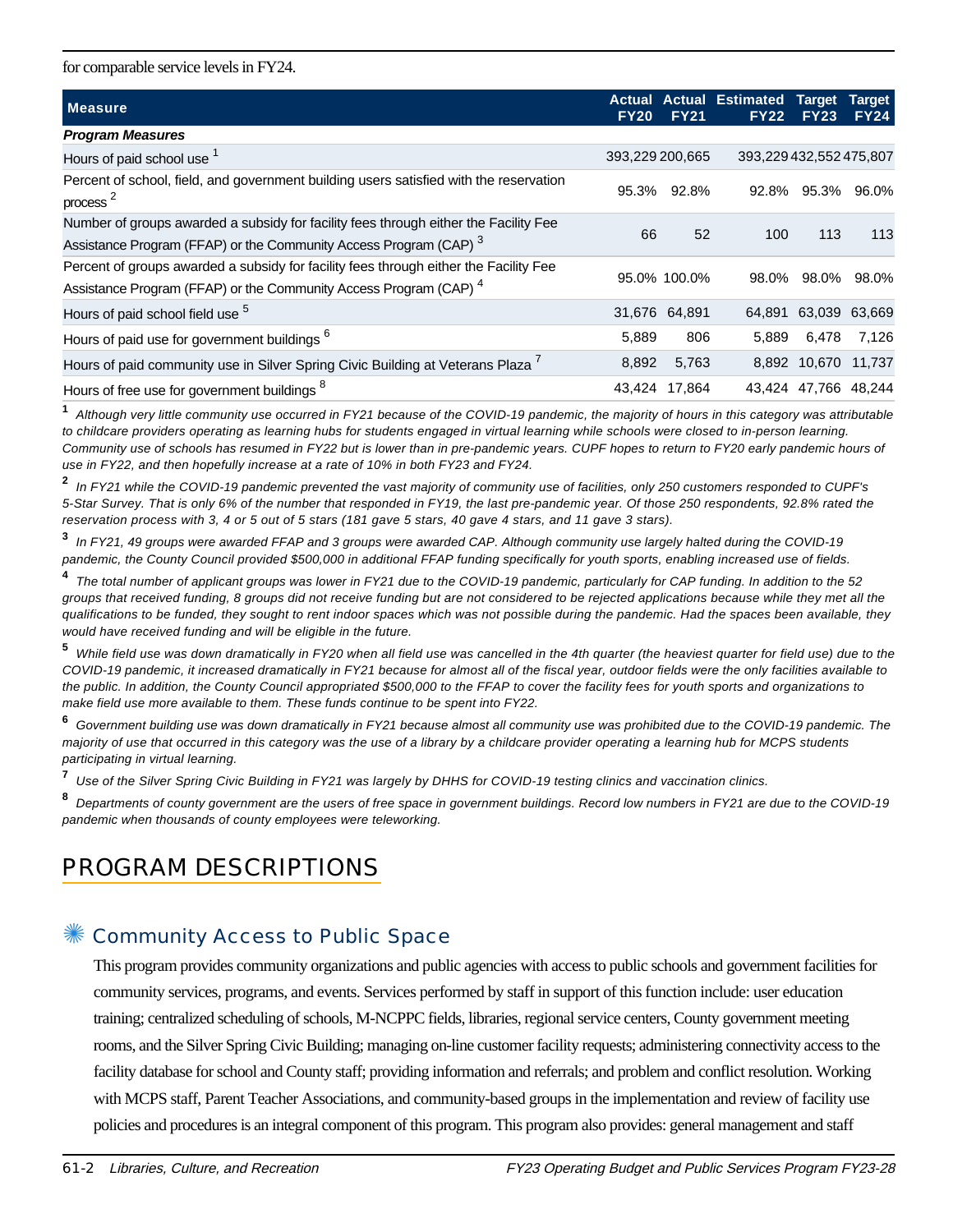support to the Interagency Coordinating Board (CUPF's policy-making authority) and the Citizens' Advisory Committee, and administration for community use operations, including financial processes and budgeting for the Community Use Enterprise Fund.

#### BUDGET SUMMARY

|                                                           | <b>Actual</b><br><b>FY21</b> | <b>Budget</b><br><b>FY22</b> | <b>Estimate</b><br><b>FY22</b> | <b>Recommended</b><br><b>FY23</b> | %Chg<br><b>Bud/Rec</b> |
|-----------------------------------------------------------|------------------------------|------------------------------|--------------------------------|-----------------------------------|------------------------|
| COMMUNITY USE OF PUBLIC FACILITIES                        |                              |                              |                                |                                   |                        |
| <b>EXPENDITURES</b>                                       |                              |                              |                                |                                   |                        |
| Salaries and Wages                                        | 2,610,400                    | 2,467,305                    | 2,422,950                      | 2,723,279                         | 10.4%                  |
| <b>Employee Benefits</b>                                  | 726,454                      | 714,340                      | 683,693                        | 827,138                           | 15.8%                  |
| <b>Community Use of Public Facilities Personnel Costs</b> | 3,336,854                    | 3,181,645                    | 3,106,643                      | 3,550,417                         | 11.6%                  |
| <b>Operating Expenses</b>                                 | 1,136,452                    | 5,320,988                    | 4,059,906                      | 7,372,819                         | 38.6%                  |
| <b>Community Use of Public Facilities Expenditures</b>    | 4,473,306                    | 8,502,633                    | 7,166,549                      | 10,923,236                        | 28.5%                  |
| <b>PERSONNEL</b>                                          |                              |                              |                                |                                   |                        |
| Full-Time                                                 | 30                           | 30                           | 30                             | 29                                | $-3.3%$                |
| Part-Time                                                 | 1                            | 1                            | 1                              | 1                                 |                        |
| <b>FTEs</b>                                               | 31.27                        | 31.27                        | 31.27                          | 30.27                             | $-3.2%$                |
| <b>REVENUES</b>                                           |                              |                              |                                |                                   |                        |
| <b>Facility Rental Fees</b>                               | 4,149,548                    | 8,521,854                    | 7,540,700                      | 11,435,470                        | 34.2 %                 |
| Investment Income                                         | 8,748                        | 0                            | 1,152                          | 46,260                            |                        |
| <b>Community Use of Public Facilities Revenues</b>        | 4,158,296                    | 8,521,854                    | 7,541,852                      | 11,481,730                        | 34.7%                  |
| <b>GRANT FUND - MCG</b>                                   |                              |                              |                                |                                   |                        |
| <b>EXPENDITURES</b>                                       |                              |                              |                                |                                   |                        |
| Salaries and Wages                                        | $\mathbf 0$                  | 0                            | $\pmb{0}$                      | 0                                 |                        |
| <b>Employee Benefits</b>                                  | 0                            | 0                            | $\mathbf 0$                    | 0                                 |                        |
| <b>Grant Fund - MCG Personnel Costs</b>                   | $\bf{0}$                     | $\bf{0}$                     | $\mathbf 0$                    | $\mathbf{0}$                      |                        |
| <b>Operating Expenses</b>                                 | 1,621                        | 0                            | $\mathbf 0$                    | 0                                 |                        |
| <b>Grant Fund - MCG Expenditures</b>                      | 1,621                        | $\bf{0}$                     | $\pmb{0}$                      | $\bf{0}$                          |                        |
| PERSONNEL                                                 |                              |                              |                                |                                   |                        |
| Full-Time                                                 | $\mathbf 0$                  | 0                            | $\pmb{0}$                      | 0                                 |                        |
| Part-Time                                                 | 0                            | 0                            | $\pmb{0}$                      | 0                                 |                        |
| <b>FTEs</b>                                               | 0.00                         | 0.00                         | 0.00                           | 0.00                              |                        |
| <b>REVENUES</b>                                           |                              |                              |                                |                                   |                        |
| <b>Federal Grants</b>                                     | 1,621                        | 0                            | $\pmb{0}$                      | $\mathbf 0$                       | $\%$                   |
| <b>Grant Fund - MCG Revenues</b>                          | 1,621                        | 0                            | $\pmb{0}$                      | 0                                 |                        |
| DEPARTMENT TOTALS                                         |                              |                              |                                |                                   |                        |
| <b>Total Expenditures</b>                                 | 4,474,927                    | 8,502,633                    | 7,166,549                      | 10,923,236                        | 28.5 %                 |
| <b>Total Full-Time Positions</b>                          | 30                           | 30                           | 30                             | 29                                | $-3.3%$                |
| <b>Total Part-Time Positions</b>                          | 1                            | 1                            | 1                              | 1                                 |                        |
|                                                           |                              |                              |                                |                                   |                        |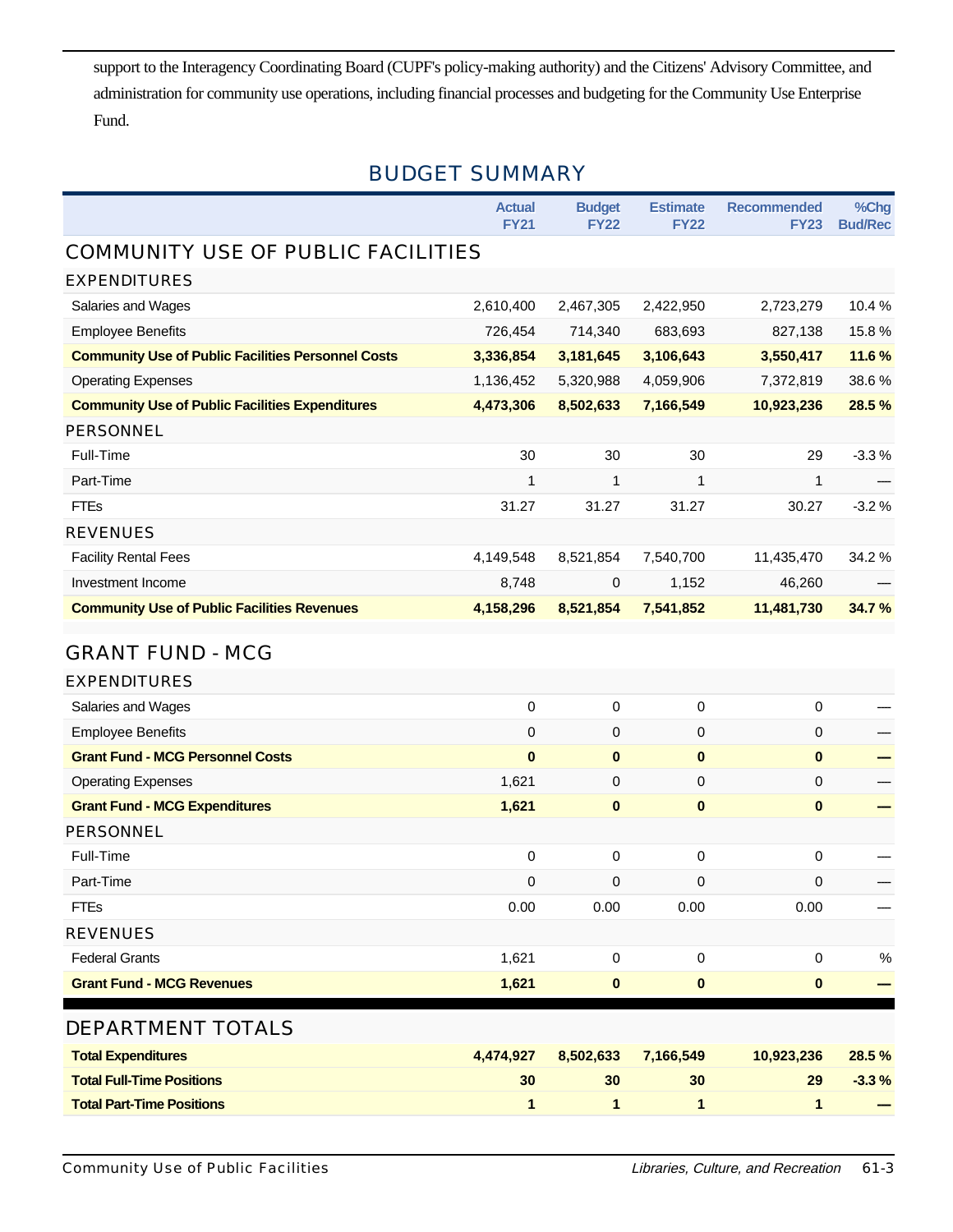#### BUDGET SUMMARY

|                       | <b>Actual</b><br><b>FY21</b> | <b>Budget</b><br><b>FY22</b> | <b>Estimate</b><br><b>FY22</b> | Recommended<br><b>FY23</b> | $%$ Chq<br><b>Bud/Rec</b> |
|-----------------------|------------------------------|------------------------------|--------------------------------|----------------------------|---------------------------|
| <b>Total FTEs</b>     | 31.27                        | 31.27                        | 31.27                          | 30.27                      | $-3.2%$                   |
| <b>Total Revenues</b> | 4.159.917                    | 8,521,854                    | 7,541,852                      | 11,481,730                 | 34.7%                     |

#### FY23 RECOMMENDED CHANGES

|                                                                                                         | <b>Expenditures</b> | <b>FTEs</b> |
|---------------------------------------------------------------------------------------------------------|---------------------|-------------|
| <b>COMMUNITY USE OF PUBLIC FACILITIES</b>                                                               |                     |             |
| <b>FY22 ORIGINAL APPROPRIATION</b>                                                                      | 8,502,633 31.27     |             |
| <b>Changes (with service impacts)</b>                                                                   |                     |             |
| Reduce: Transaction Fee Booking System Cost Difference [Community Access to Public Space]               | (25, 220)           | 0.00        |
| <b>Other Adjustments (with no service impacts)</b>                                                      |                     |             |
| Restore: COVID-19 Savings Plan Reductions [Community Access to Public Space]                            | 2,526,574           | 0.00        |
| Increase Cost: Annualization of FY22 Compensation Increases                                             | 77,958              | 0.00        |
| Increase Cost: FY23 Compensation Adjustment                                                             | 54,677              | 0.00        |
| Increase Cost: Motor Pool Adjustment                                                                    | 2,098               | 0.00        |
| Increase Cost: Printing and Mail Adjustment                                                             | 530                 | 0.00        |
| Decrease Cost: Retirement Adjustment                                                                    | (27, 294)           | 0.00        |
| Decrease Cost: OPEB Adjustment                                                                          | (37,960)            | 0.00        |
| Decrease Cost: Annualization of FY22 Personnel Costs                                                    | (67, 612)           | 0.00        |
| Decrease Cost: Two-Year Term Concluded for Fiscal Assistant Position [Community Access to Public Space] | (83, 148)           | (1.00)      |
| <b>FY23 RECOMMENDED</b>                                                                                 | 10,923,236          | 30.27       |

#### FUNDING PARAMETER ITEMS

| CE RECOMMENDED (\$000S)                                                                                                            |             |             |             |             |             |             |  |  |  |
|------------------------------------------------------------------------------------------------------------------------------------|-------------|-------------|-------------|-------------|-------------|-------------|--|--|--|
| <b>Title</b>                                                                                                                       | <b>FY23</b> | <b>FY24</b> | <b>FY25</b> | <b>FY26</b> | <b>FY27</b> | <b>FY28</b> |  |  |  |
| <b>COMMUNITY USE OF PUBLIC FACILITIES</b>                                                                                          |             |             |             |             |             |             |  |  |  |
| <b>EXPENDITURES</b>                                                                                                                |             |             |             |             |             |             |  |  |  |
| <b>FY23 Recommended</b>                                                                                                            | 10.923      | 10.923      | 10,923      | 10.923      | 10.923      | 10,923      |  |  |  |
| No inflation or compensation change is included in outyear projections.                                                            |             |             |             |             |             |             |  |  |  |
| <b>Labor Contracts</b>                                                                                                             | 0           | 147         | 147         | 147         | 147         | 147         |  |  |  |
| These figures represent the estimated annualized cost of general wage adjustments, service increments, and other negotiated items. |             |             |             |             |             |             |  |  |  |
| <b>Subtotal Expenditures</b>                                                                                                       | 10.923      | 11.070      | 11.070      | 11.070      | 11.070      | 11,070      |  |  |  |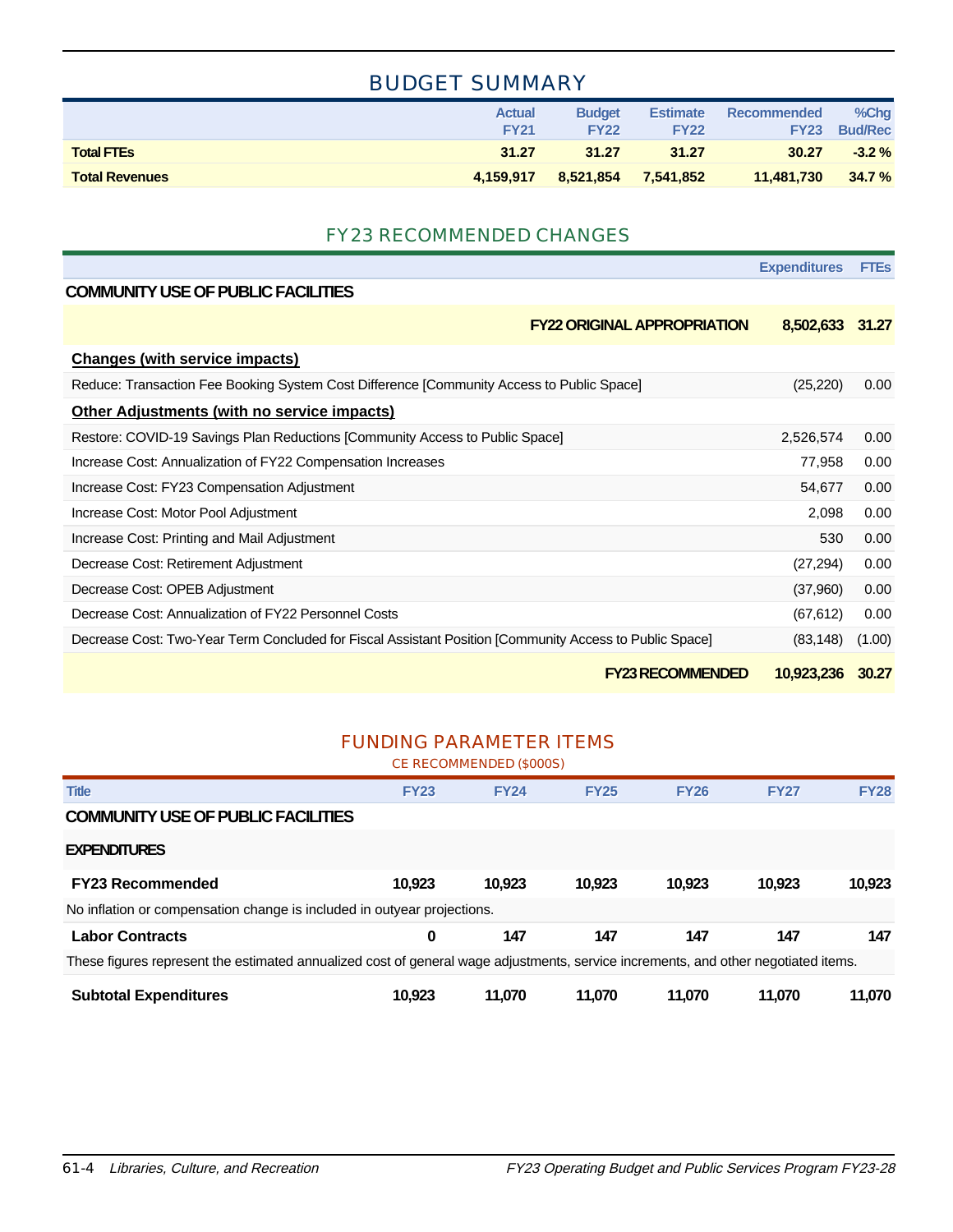| <b>FY23-28 PUBLIC SERVICES PROGRAM: FISCAL PLAN</b><br><b>Community Use of Public Facilities</b> |                 |               |                   |                   |                   |                   |                   |
|--------------------------------------------------------------------------------------------------|-----------------|---------------|-------------------|-------------------|-------------------|-------------------|-------------------|
|                                                                                                  | <b>FY22</b>     | <b>FY23</b>   | <b>FY24</b>       | <b>FY25</b>       | <b>FY28</b>       | <b>FY27</b>       | <b>FY28</b>       |
| <b>FISCAL PROJECTIONS</b>                                                                        | <b>ESTIMATE</b> | <b>REC</b>    | <b>PROJECTION</b> | <b>PROJECTION</b> | <b>PROJECTION</b> | <b>PROJECTION</b> | <b>PROJECTION</b> |
| <b>ASSUMPTIONS</b>                                                                               |                 |               |                   |                   |                   |                   |                   |
| <b>Indirect Cost Rate</b>                                                                        | 19.18%          | 18.35%        | 18.35%            | 18.35%            | 18.35%            | 18.35%            | 18.35%            |
| CPI (Fiscal Year)                                                                                | 5.4%            | 3.0%          | 2.3%              | 2.4%              | 2.4%              | 2.3%              | 2.2%              |
| <b>Investment Income Yield</b>                                                                   | 0.2%            | 1.2%          | 1.5%              | 1.5%              | 1.5%              | 1.5%              | 1.5%              |
| <b>BEGINNING FUND BALANCE</b>                                                                    | 3,283,258       | 2,483,389     | 1,890.748         | 871,872           | 832.614           | 1,278,970         | 1,807,326         |
| <b>REVENUES</b>                                                                                  |                 |               |                   |                   |                   |                   |                   |
| <b>Charges For Services</b>                                                                      | 7.540.700       | 11,435,470    | 11,693,912        | 11,971,058        | 12.254.772        | 12.534.181        | 12,804,919        |
| <b>Miscellaneous</b>                                                                             | 1.152           | 48,260        | 60,550            | 62,860            | 65,250            | 67,740            | 70,320            |
| <b>Subtotal Revenues</b>                                                                         | 7.541.852       | 11,481,730    | 11,754,482        | 12,033,918        | 12,320,022        | 12,601,921        | 12,876,239        |
| INTERFUND TRANSFERS (Net Non-CIP)                                                                | (937, 347)      | (1,029,329)   | (1,066,070)       | (1,066,608)       | (1,066,998)       | (1.066.998)       | (1,066,718)       |
| <b>Transfers To Debt Service Fund</b>                                                            | (329.77)        | (330, 162)    | (330.134)         | (329.672)         | (330, 162)        | (330.162)         | (329.882)         |
| Wheaton Redevelopment                                                                            | (329.777        | (330, 162)    | (330, 134)        | (329.672)         | (330, 162)        | (330.162)         | (329.882)         |
| <b>Transfers To The General Fund</b>                                                             | (767,570)       | (859,167)     | (885,836)         | (885,836)         | (885,836)         | (885,836)         | (885.836)         |
| <b>Indirect Costs</b>                                                                            | (610, 240)      | (651.837)     | (678,506)         | (678,506)         | (678,506)         | (678.506)         | (678.506)         |
| <b>Transfers From The General Fund</b>                                                           | 160,000         | 160,000       | 160,000           | 160,000           | 160,000           | 160,000           | 160,000           |
| After School                                                                                     | 25,000          | 25,000        | 25,000            | 25,000            | 25,000            | 25,000            | 25,000            |
| Elections                                                                                        | 135,000         | 135,000       | 135,000           | 135,000           | 135,000           | 135,000           | 135,000           |
| <b>TOTAL RESOURCES</b>                                                                           | 9,867.764       | 12,845,800    | 12,389,240        | 11,850,082        | 12.198.538        | 12,824,893        | 13,726,846        |
| <b>CIP CURRENT REVENUE APPROP.</b><br>PSP OPER, BUDGET APPROP/EXP'S,                             | (178,000)       | (300.000)     | (300.000)         | (300.000)         | (300,000          | (300,000)         | (300,000)         |
| <b>Operating Budget</b>                                                                          | (7.166.549)     | (10,923,238)  | (11.070.402)      | (10, 470, 402)    | (10, 470, 402)    | (10.470.402)      | (10, 470, 402)    |
| <b>Labor Agreement</b>                                                                           | n/a             | $\Omega$      | (147, 166)        | (147.166)         | (147, 166)        | (147.166)         | (147.166)         |
| Subtotal PSP Oper Budget Approp / Exp's                                                          | (7.166.549)     | (10,923,238)  | (11, 217, 688)    | (10.817.688)      | (10.817.688)      | (10.817, 688)     | (10, 817, 588)    |
| OTHER CLAIMS ON FUND BALANCE                                                                     | (31.816)        | (31, 816)     | ۰                 | 0                 |                   | n                 |                   |
| <b>TOTAL USE OF RESOURCES</b>                                                                    | (7.374.386)     | (11.266, 062) | (11,617,688)      | (10,917,688)      | (10,917,588)      | (10.917.688)      | (10.917,588)      |
| YEAR END FUND BALANCE                                                                            | 2,493,399       | 1,690,748     | 871,672           | 832, 514          | 1,278,970         | 1,907,326         | 2,809,278         |
| <b>END-OF-YEAR RESERVES AS A</b>                                                                 |                 |               |                   |                   |                   |                   |                   |
| <b>PERCENT OF RESOURCES</b>                                                                      | 26.3%           | 13.1%         | 7.0%              | 7.9%              | 10.6%             | 14.9%             | 20.6%             |

#### **Assumptions:**

1. The FY22 Estimate Beginning Fund Balance includes an accounting adjustment of approximately \$3.0M, which includes previously<br>undistributed revenue.

**Notes:** 

number<br>1. The fund balance is calculated on a net assets basis.<br>2. These projections are based on the Executive's Recommended budget and include the revenue and resource assumptions of that<br>2. These projected future expend